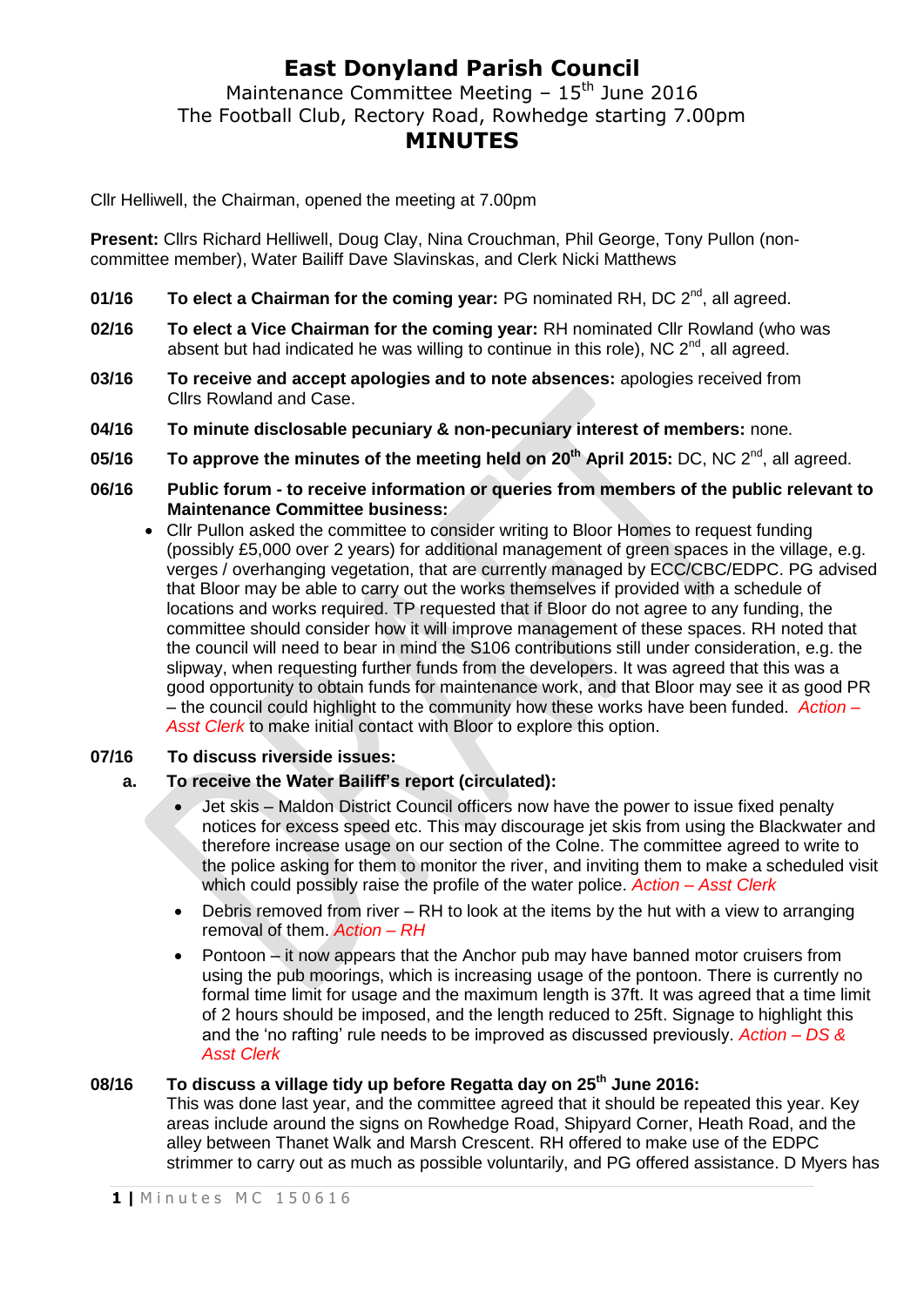# **East Donyland Parish Council**

Maintenance Committee Meeting  $-15<sup>th</sup>$  June 2016 The Football Club, Rectory Road, Rowhedge starting 7.00pm **MINUTES**

also offered assistance and may be able to offer a second strimmer for use (the football club also has one which could be used if needed). There was concern that the voluntary work may not be sufficient. Unfortunately, because the contract from ECC is for only 2 cuts per year, any additional work on areas under ECC control cannot be recharged to them. RH proposed that up to £500 be allocated to contract additional green maintenance works prior to the regatta if needed to supplement volunteer work by councillors; PG  $2^{nd}$ , all agreed. RH and PG to draw up a schedule. *Action – RH & PG*

RH noted that Shipyard Corner requires screening to cover the corrugated metal exposed since recent cutting back of overgrown hedges. DC proposed £100 be allocated to purchasing and installing willow screens; RH 2<sup>nd</sup>, all agreed. Action - RH

DS asked if he could arrange to repaint the mooring points on the quay to make them more visible, and at a later date whether reflective signs could be installed on the seaward side of the quay wall, to highlight where mooring points are available. The committee agreed that DS should carry out the painting, and should provide details and costings for the additional signage to the next maintenance committee meeting. *Action - DS*

#### **09/16 To discuss surface marking for the heritage slipway:**

There is a current issue with a boat being moored on the slipway, blocking access. It was agreed to write to the owner highlighting this issue and politely reminding them that the slipway is not a mooring point and is only to be used for loading / unloading boats. If the problem persists, the council should consider cross hatching the slipway. *Action – Asst Clerk* DS proposed that 'Keep Clear' should be painted across the block paving at the entrance to the slipway, to supplement the existing signs which are often obscured by parked cars. The committee agreed to defer this and review it if letters to owners are not effective.

- **10/16 To discuss a request to work on a bench within the village from a resident:** The committee agreed that D Myers be contacted in the first instance to see whether strimming around the benches can be improved. If this cannot resolve the issue, then a concrete plinth would be preferable to mesh and slate which may 'travel' and cause issues for mowing. The resident to be contacted and advised accordingly. *Action – Asst Clerk*
- **11/16 To discuss and decide whether to participate in the salt bag partnership scheme:** The committee agreed that as council still has significant stocks of salt in hand, there is no need to participate in the scheme this year.

#### **12/16 To review the updated Action List pertinent to the Maintenance Committee:** The plan was updated as follows:

- Burial ground footpath works complete; JR to produce satisfactory risk assessment and method statement before finalising plans for removal of the fallen tree in July. *Action – JR*
- Dog bag dispensers chase CBC and remove from the action list if this will not be delivered.
- It's Your Rowhedge plants have been grown, JR to advise next steps. *Action JR*
- Drainage remove from action list, no identified outstanding issues
- Bin liners rather than new liners, look at replacing bins on the recreation ground with lidded bins to prevent problems with litter being blown out of the bins. The cost of each replacement is  $£450$  including installation, so will need to be a gradual programme  $-$  look at starting with the two nearest Church Hill and Colne Rise; will need to go to full council. *Action – Asst Clerk*
- Pontoon inspection meeting with Brightlingsea Harbour needs chasing up. *Action – Asst Clerk*

### **13/16 To note time and date of next meeting as 17th August 2016, 7pm:**  Noted - RH gave apologies, JR to chair.